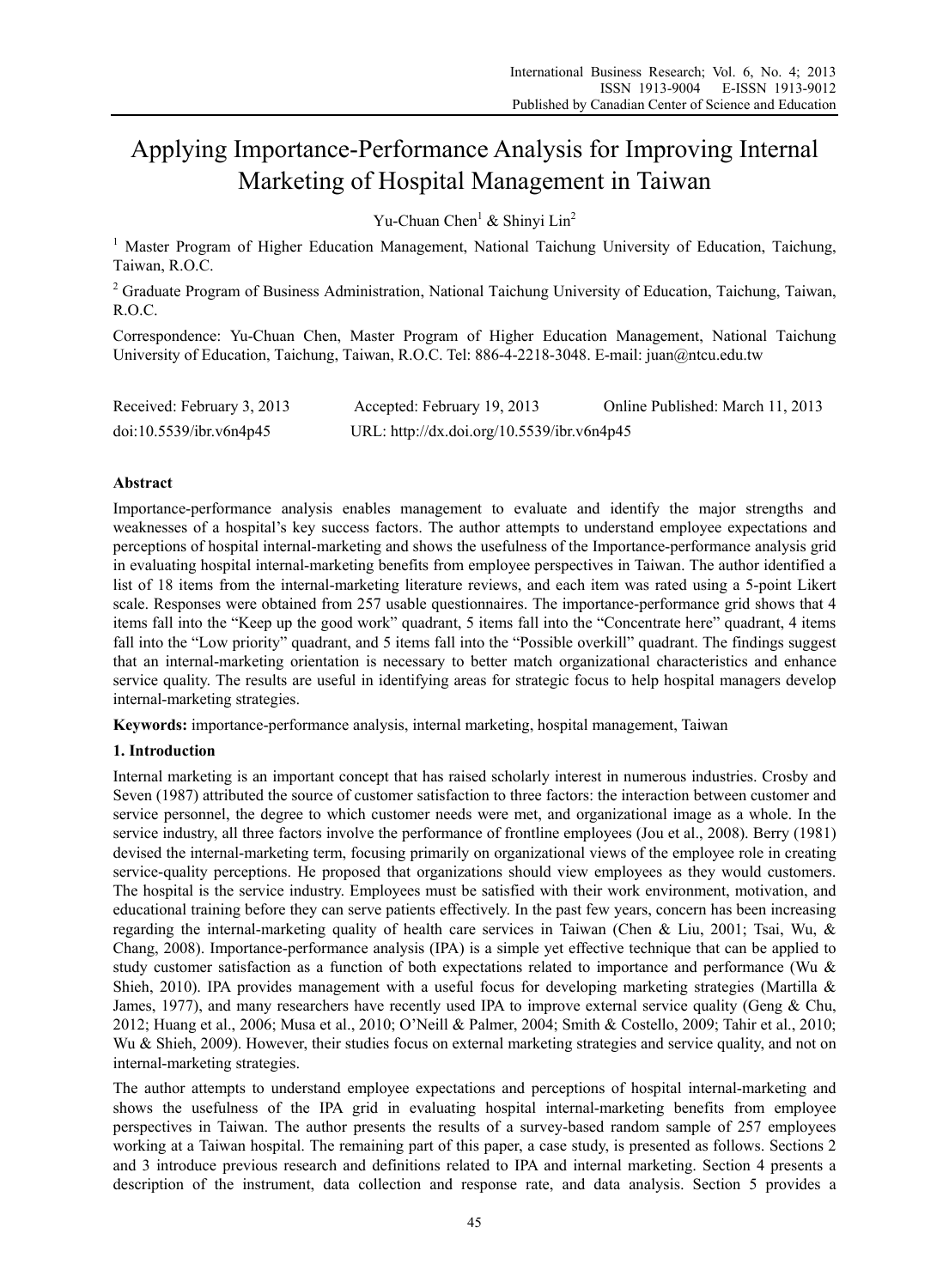presentation and discussion of the results, including the pilot study and IPA, and lastly, Section 6 offers a conclusion based on Section 5.

## **2. Importance-Performance Analysis**

Matrilla and James (1977) first proposed IPA as a useful tool to provide management insights to identify company strengths and weaknesses for improving company performance. IPA is a simple and useful method for simultaneously considering the strengths and weaknesses of a business when evaluating or defining a strategy (Linda & To, 2010). IPA provides management with a useful focus for developing marketing strategies for expectations related to importance and performance (Matrilla & James, 1977). Certain researchers have used IPA to study customer satisfaction to identify improvement opportunities and to guide strategic planning efforts (Wu & Shieh, 2009, 2010; Yavas & Shemwell, 2001). IPA has been used as a tool to evaluate service quality and marketing strategies in educational organizations (O'Neill & Palmer, 2004), in health care systems (Miranda & Chamorro et al., 2010), and in government projects (Wong et al., 2011).

The IPA model is divided into four quadrants, with importance on the y-axis and performance on the x-axis. The four-quadrant IPA matrix is shown in Fig. 1. Quadrant Ι is labeled "Keep Up the Good Work," with high importance/high performance, which indicates that the firm has been performing well to gain competitive advantage. Quadrant Ⅱ is labeled "Concentrate Here," with high importance/low performance, indicating that the firm has been performing poorly and requires improvement to be a top priority. Quadrant Ⅲ is labeled "Low Priority," with low importance/low performance. Any attributes falling into this quadrant are non-important and pose no threat to organizations. Employees do not perceive this feature as important. Quadrant Ⅳ is labeled "Possible Overkill," with low importance/high performance, indicating that employees are satisfied with the performance, but the specific attribute is relatively non-important. In this situation, the leader should allocate more resources to manage attributes that reside in Quadrant Ι (Matrilla & James, 1977; Shieh & Wu, 2009; Wong et al., 2011).



Extremely important

Slightly important

Figure 1. Importance-performance analysis

Source: Matrilla & James (1977).

Although IPA is a traditional tool, it can help evaluate organizational service and provide guidance to formulate strategies, to allocate resources to the right place and the right people. IPA enables management to evaluate and identify the major strengths and weaknesses of key organizational success factors. Therefore, this study used the IPA model to evaluate the importance and performance of hospital internal-marketing in this research.

## **3. Internal Marketing**

The internal marketing concept was first proposed in the mid-1970s to achieve consistent service quality, a major problem in the services area (Ahmed & Rafiq, 2002). The internal-marketing concept emerged from services marketing, which includes interactive marketing, external marketing, and internal marketing. Internal marketing is the relationship between an organization and employees. Ahmed and Rafig (2003) delineated this concept and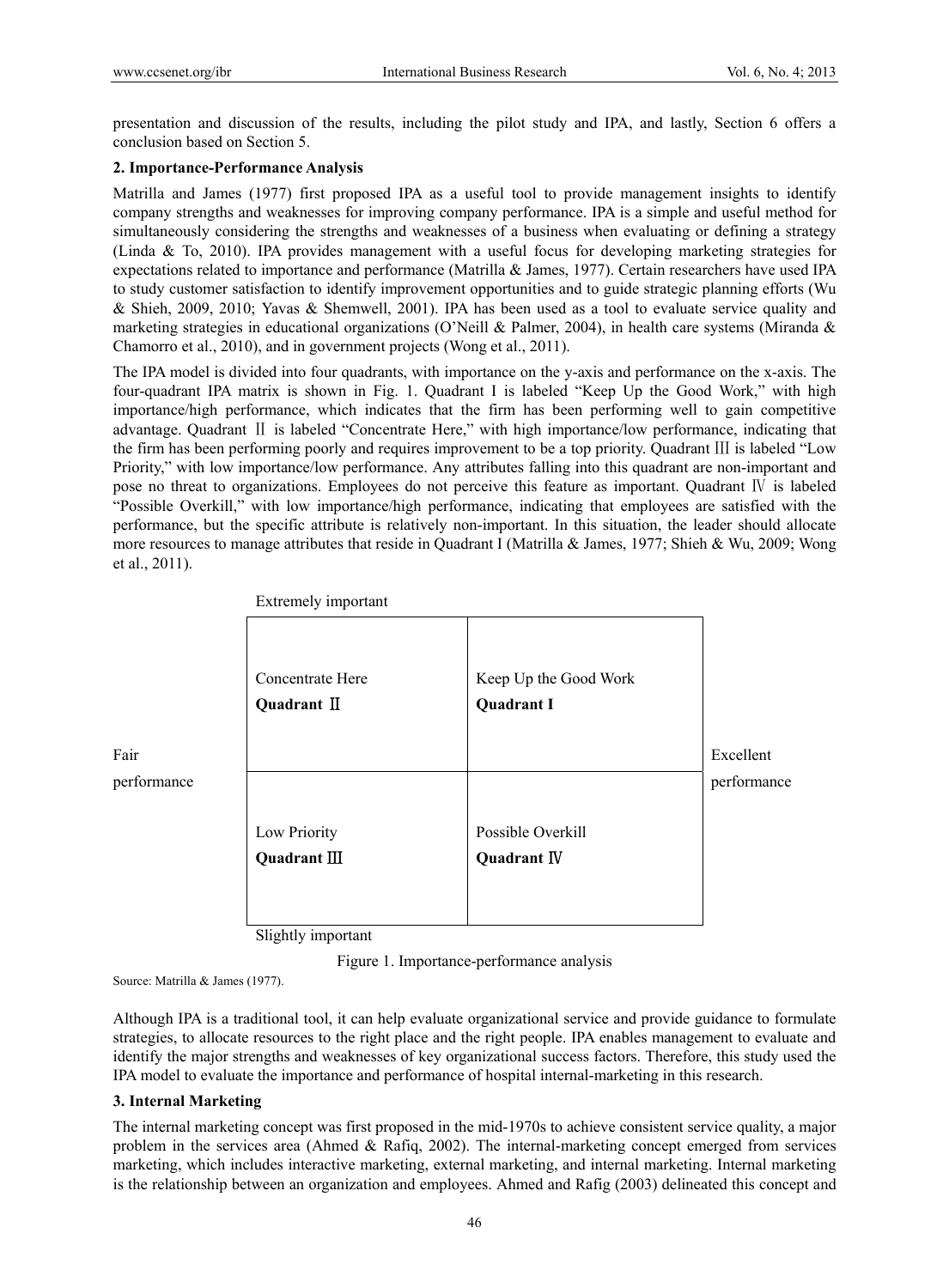stated that the logic of satisfying internal customer needs places an organization in a better position to deliver the desired quality to satisfy external customers. Internal marketing seeks to enhance customer interaction in all those involved in service encounters (Nikbin et al., 2010). It can play an important role in all organization types as a method of delivering high-organizational service quality.

Internal marketing theories state that the organization emphasizes the importance of employee satisfaction and approaches jobs as internal products, aimed toward developing and motivating best-qualified personnel (Grönroos, 1994; Zampetakis & Moustakis, 2007). The organization can train and motivate its employees to provide enhanced customer service. Ahmed and Rafig (2002) similarly defined internal marketing as "…a planned effort using a marketing-like approach directed at motivating employees, for implementing and integrating organizational strategies toward customer orientation." Internal marketing emphasizes achieving customer satisfaction through implementing customer-orientated strategies by motivating employees and coordinating cross-functional efforts (Ahmed & Rafig, 2002). Investing time and effort is important to train and motivate employees to serve customers well.

Numerous internal marketing strategies exist, such as job rotation, reward system, training, and empowerment. Naudé, Desai, and Murphy (2003) used 15 items to measure on a 7-point scale, such as "Our organization offers employees a vision that we can believe in," "This organization prepares employees to perform well" and "Our organization's vision is well communicated to all employees." Numerous conceptual and empirical studies have been developed on internal marketing (Aburoub et al., 2011; Chi et al., 2008; Finney, 2011; Kale, 2007; Mosahab & Mahamad, 2011; Nikbin et al., 2010; Papasolomou & Vrontis, 2006a, 2006b; Schultz, 2004).

Certain scholars have declared that internal marketing affects customer satisfaction through mediation factors such as organizational support, organizational commitment, or work-group socialization (Chang, 2003; Jou et al., 2008; Lings, 2004; Liu, 2002). Jou et al. (2008) used a 24-item scale of six factors to effectively define and measure the internal marketing concept. The final scale consisted of six factors, including empathy and consideration, benchmarking, job quality, upward communication, information sharing, and promotional activities. Gounaris (2008) focused on three specific facets of an internal marketing program: empowerment, participative management, and communication formality. In the banks studied, four major rituals appeared to constitute internal marketing (Papasolomou, 2006):

- 1) Internal customer image;
- 2) Training and education;
- 3) Internal performance standards;
- 4) Reward systems.

For internal marketing to effectively operate as an organizational management and strategy implementation tool, it requires clarification at the definitional level. This study explored numerous studies before proposing internal-marketing strategies. Drawing from these perspectives, the author offers the following expanded definition of internal marketing: "Internal marketing is the process of creating conditions within an organization to ensure that the needs and wants of internal customers are met." Effective internal marketing not only responds to employee needs, but also enables them to perform well in their job. Internal marketing consists of better work support, empowerment, communication, a reward system, educational training, and an environment. The research questionnaire was developed based on an extensive literature review and the author's practical experience.

#### **4. Methodology**

#### *4.1 Instrument*

The author measures the degree of internal marketing in a hospital by surveying employee perception of organizational internal-marketing behaviors. A research-developed instrument was used to collect information and employee hospital perceptions. The questionnaire, covering most internal-marketing aspects, was developed based on an extensive literature review (e.g., Chang, 2003; Gounaris, 2008; Jou et al., 2008; Ling, 2004; Liu, 2002; Papasolomou, 2006) and the author's practical experience. The instrument comprised two sections. The first section consisted of 18 items that measured employee activities from the internal-marketing literature and the author's practical experience. The second section consisted of six questions to collect respondent demographics: gender, work years, age, occupation, marriage, and education.

A 5-point Likert scale measured the importance and performance attributed to each item in the first section. The "importance" of each attribute was rated using a 5-point Likert scale ranging from 5 (very important) to 1 (very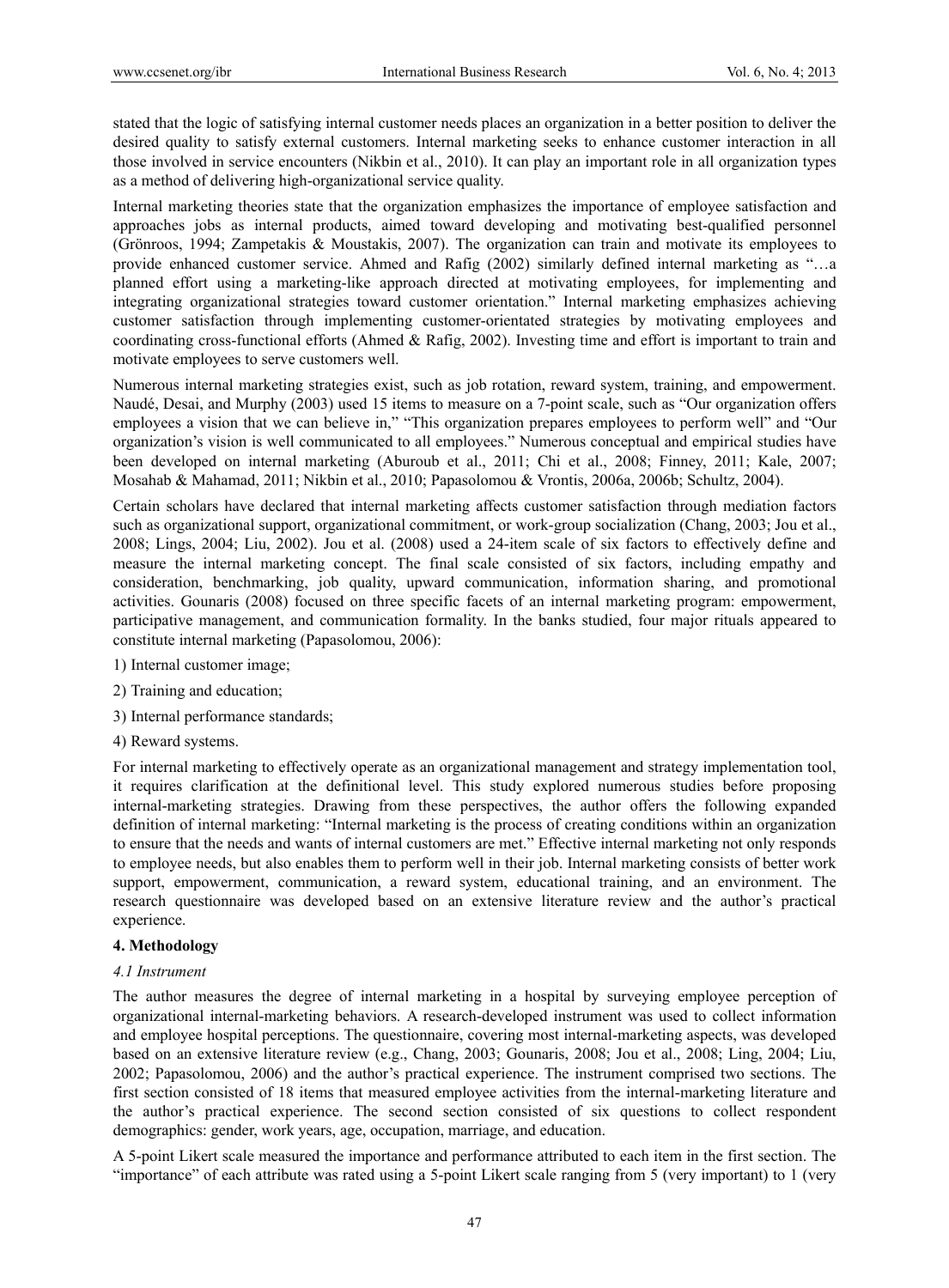unimportant). The "performance" of each attribute was rated from 5 (very satisfied) to 1 (very unsatisfied). Respondents to the 18-item survey were asked to rate the degree to which they agreed with each item description, with 1 representing the lowest degree and 5 representing the highest. A total of 110 employees completed the instrument for the pilot study in this hospital, and the result is described in Section 5.1.

#### *4.2 Data Collection and Response Rate*

This study focused on employee attitudes toward internal-marketing quality provided by the hospital administrative support. Data were collected at a selected hospital in Yi-Lan City, Taiwan, from March to April of 2011. The author contacted hospital managers, and was granted permission to survey hospital employees over a 2-month period. The author distributed 320 questionnaires at this hospital, and 257 usable questionnaires were returned. The valid return rate was 81%. The percentage of men and women in the sample was 19.07% and 80.93%, in which 33.46% of the total respondents were single. Other demographic information such as gender, work years, age, occupation, and education is shown in Table 1.

| Item       | Classification               | Number of times | Percentage $(\% )$ |
|------------|------------------------------|-----------------|--------------------|
| Gender     | Male                         | 49              | 19.07              |
|            | Female                       | 208             | 80.93              |
| Work-years | 3 and below                  | 43              | 16.73              |
|            | $3 - 10$                     | 110             | 42.80              |
|            | $11 - 20$                    | 65              | 25.29              |
|            | 20 and above                 | 39              | 15.18              |
| Age        | 20 and below                 | 3               | 1.17               |
|            | $21 - 30$                    | 69              | 26.85              |
|            | $31 - 40$                    | 111             | 43.19              |
|            | $41 - 50$                    | 48              | 18.68              |
|            | 51-60                        | 24              | 9.34               |
|            | 60 and above                 | $\overline{2}$  | 0.78               |
| Occupation | Doctor                       | 27              | 10.51              |
|            | Nurse                        | 121             | 47.08              |
|            | Other                        | 109             | 42.41              |
| Marriage   | Married                      | 171             | 66.54              |
|            | Single                       | 86              | 33.46              |
| Education  | Senior high school and below | 12              | 4.67               |
|            | Bachelor                     | 222             | 86.38              |
|            | Master                       | 19              | 7.39               |
|            | Doctor                       | $\overline{4}$  | 1.56               |

Table 1. Demographic information from the survey

#### *4.3 Data Analysis*

The author computed descriptive statistics, including the number of respondents and sample percentage, based on respondents' demographic profile. The author then applied exploratory factor analysis (EFA) with varimax rotation to examine perceived importance, and calculated Cronbach's alpha coefficients to check the internal marketing of the factors in the pilot study. Consequently, the author used IPA to compare the importance and performance of hospital internal marketing in this case study.

### **5. Results and Analysis**

#### *5.1 Pilot Study*

The pilot study was used to determine whether the instrument was valid and reliable. A total of 110 employees completed the instrument for the pilot study during the spring of 2011. Factor analysis was conducted prior to the final questionnaire and was run to understand the factor structure of the hospital sample in the pilot study. The author applied factor analysis to the "importance" responses of all respondents. The factor analysis structure coincided with the questionnaire structure by the Kaiser-Meyer-Olkin statistic of 0.938 and Bartlett's test of sphericity with  $x^2 = 1738.616$  (p value = .000). The results indicated that the sample data were suitable for factor analysis.

The author analyzed the data by principal component analysis (PCA) with varimax rotation, retaining factors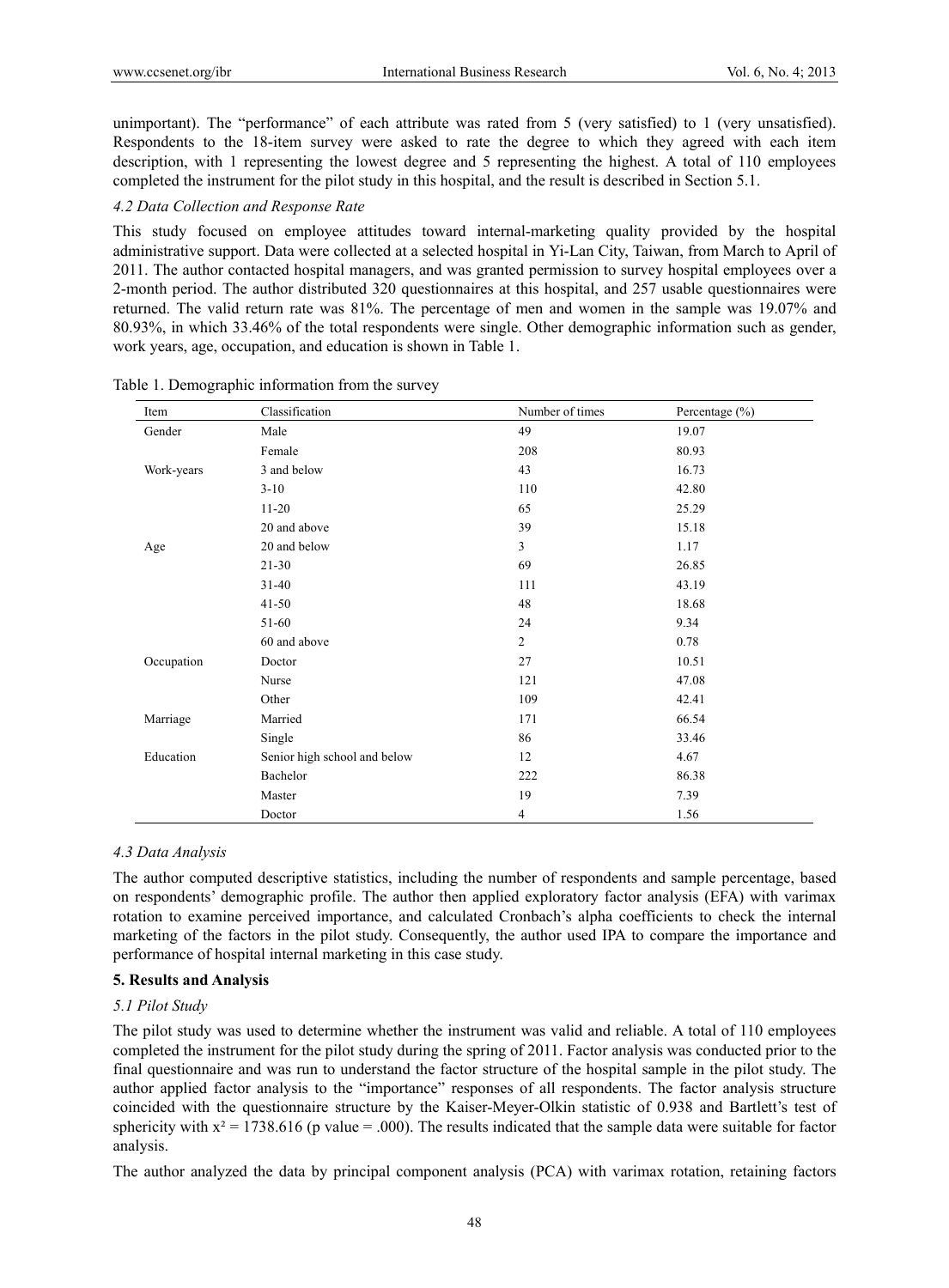with eigenvalues greater than 1 (Kaiser, 1960). Attributes with rotated factor loadings greater than 0.50 in absolute value were considered significant (Hair et al., 1998) and were retained as constitutive attributes (Linda & To, 2010). The factor analysis results are shown in Table 2.

The author differentiated internal marketing strategies into five categories by factor analysis: (a) work support and environment, such as establishing programs that cater to employees with different needs to enrich organizational soft/hardware equipment (6 items); (b) educational training to encourage employees to participate in activities (3 items); (c) organizational communication such as listening to employee opinions (3 items); (d) employee motivation, such as raising the salary when employees achieve predetermined results (3 items); and (e) employee empowerment, such as employees participating in decision-making processes (3 items). Based on the five categories, eighteen 5-point Likert-type questions were selected. A full list of the 18 refined scale items is shown in Table 2.

Table 2 shows that these five factors explain 81.60% of the total variance. Factor analysis showed each item to have good construct validity. Reliability of the measures was assessed using Cronbach's alpha. The closer Cronbach's alpha coefficient is to 1.0, the greater the internal consistency of the scale items. Cronbach's alpha of 0.7 or above is considered adequate (Watson & Thompson, 2006). The alpha coefficients for each of the dimensions under importance and performance are good. Cronbach's alpha coefficients of "importance" ranged from 0.79 to 0.94, and "performance" ranged from 0.77 to 0.93, well above the accepted level of 0.70 (Nunnally, 1978). Factor analysis showed each item to have satisfactory reliability and validity.

| Item                                                                             | Factor loadings |          |          |          |          |
|----------------------------------------------------------------------------------|-----------------|----------|----------|----------|----------|
|                                                                                  | Factor 1        | Factor 2 | Factor 3 | Factor 4 | Factor 5 |
| Work support and environment                                                     |                 |          |          |          |          |
| 1. Give immediate assistance                                                     | .645            |          |          |          |          |
| 2. Meet employee needs                                                           | .784            |          |          |          |          |
| 3. Work according to rules and processes                                         | .814            |          |          |          |          |
| 4. Provide good soft hardware equipment                                          | .749            |          |          |          |          |
| 5. Improve the working environment according to employee demand                  | .797            |          |          |          |          |
| characteristics                                                                  |                 |          |          |          |          |
| 6. Provide a comfortable work environment                                        | .538            |          |          |          |          |
| Organizational communication                                                     |                 |          |          |          |          |
| 7. Construct good interaction between staffs                                     |                 |          |          | .655     |          |
| 8. Listen and respect employee suggestions                                       |                 |          |          | .575     |          |
| 9. Provide good official channels of appeal                                      |                 |          |          | .694     |          |
| <b>Educational training</b>                                                      |                 |          |          |          |          |
| 10. Encourage participation in educational training activities                   |                 |          | .774     |          |          |
| 11. Conduct educational training activities                                      |                 |          | .782     |          |          |
| 12. Conduct training activities that match employee needs                        |                 |          | .737     |          |          |
| Motivation                                                                       |                 |          |          |          |          |
| 13. Offer good salaries                                                          |                 | .821     |          |          |          |
| 14. Offer many promotion opportunities                                           |                 | .763     |          |          |          |
| 15. Offer good fringe benefits                                                   |                 | .823     |          |          |          |
| Empowerment                                                                      |                 |          |          |          |          |
| 16. Support patient treatment                                                    |                 |          |          |          | .509     |
| 17. Decide and participate in different types of educational training activities |                 |          |          |          | .748     |
| 18. Discuss organizational development and decisions                             |                 |          |          |          | .737     |
| Eigenvalue                                                                       | 4.20            | 3.27     | 2.73     | 2.51     | 1.97     |
| Percentage of variation                                                          | 23.34           | 18.17    | 15.18    | 13.96    | 10.95    |
| Percentage of cumulative variance explained                                      | 23.34           | 41.51    | 56.69    | 70.65    | 81.60    |
| Cronbach's Alpha                                                                 | .944            | .847     | .891     | .917     | .788     |

Table 2. Pilot study factor analysis of employee perceptions

Note:  $n = 110$ .

## *5.2 Importance-Performance Analysis*

The next analysis stage examines the response across the scale items to assess employee perceptions of internal marketing and the relative importance assigned by respondents to each item. Table 3 shows the mean difference between importance and performance for 18 items, which are grouped around the previously identified factor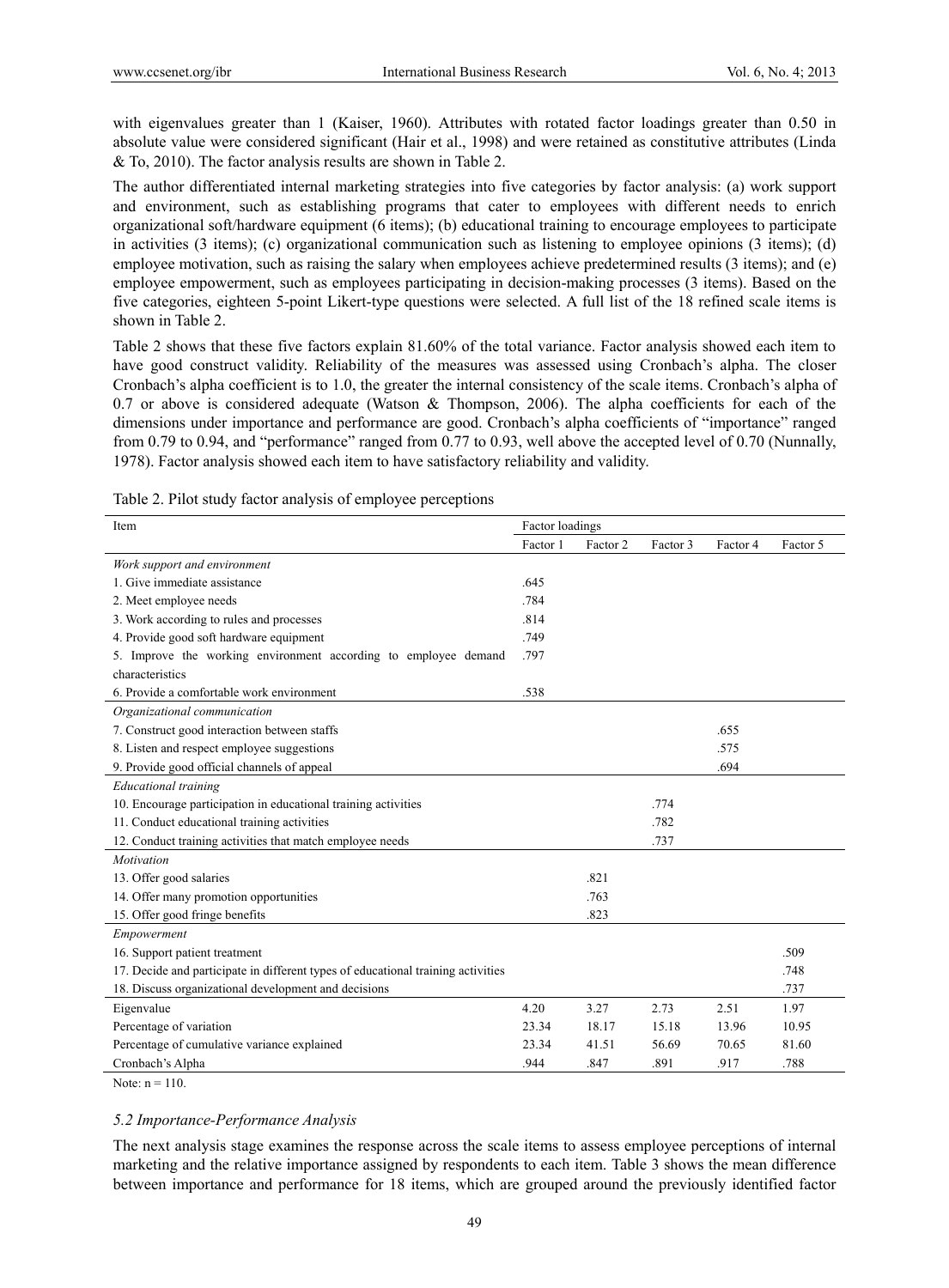structure. A paired-sample t test was run to evaluate where mean-importance scores differed significantly from mean-performance scores. All importance scores are shown to significantly differ from performance scores. A further examination showed that the importance means for all items were higher than the performance means. This reflects the existence of an internal-marketing quality gap. Whereas respondents considered each of these items to be of significant importance in their overall evaluation of the internal-marketing experience, the hospital is not performing at a level that reflects the assigned importance.

Translating the findings in terms of quadrants as in Fig. 2, 18 items fell under Quadrants 1-4. In Fig. 2, the x-axis represents their performance perception, and the y-axis represents their importance perception. The crosshairs (vertical and horizontal lines) were located at the grand-mean scores. The mean values for overall importance (4.33) and overall performance (3.13) were used to split the axes, similar to the suggestion by Martilla and James (1977) that cross-hair placement is a relative judgment, rather than an absolute measure. The following paragraphs describe each IPA quadrant in detail.

1) The "Keep up the good work" quadrant. All items that fall into this quadrant are the internal-marketing strength of the hospital. Employees believe this specific attribute to be crucial and are satisfied with performance. This quadrant, comprising 4 items (Items 4, 6, 9, and 16), suggests areas where the hospital is doing well and must continue the good work.

2) The "Concentrate here" quadrant. Items that fall into this quadrant represent key areas that must improve as a top priority. Five items (Items 1, 8, 13, 14, and 15) are located in this zone. All 3 items (Items 13, 14, and 15) belong to the motivation factor that demands immediate action.

3) The "Low priority" quadrant. Any item that falls into this quadrant is non-important and does not pose a hospital threat. Consequently, it is unnecessary for management to focus additional effort here. Four items (Items 2, 5, 17, and 18) are located in this zone.

4) The "Possible overkill" quadrant is overly emphasized by the hospital, which should allocate more resources to manage items that reside in the "Concentrate here" quadrant. This quadrant reflects a misuse of hospital resources. Five items (Items 3, 7, 10, 11, and 12) belong to this quadrant. The five "Educational training" factors are all located in this zone, a low-priority region.

| Items                        | Importance (A) |          | Performance (B) |          | $A-B$ | t-value | Sig.         |  |
|------------------------------|----------------|----------|-----------------|----------|-------|---------|--------------|--|
|                              | Average        | Variance | Average         | Variance |       |         | (two-tailed) |  |
| Work support and environment |                |          |                 |          |       |         |              |  |
| 1                            | 4.42           | 0.75     | 3.00            | 0.80     | 1.42  | 22.69   | 0.00         |  |
| $\mathbf{2}$                 | 4.27           | 0.75     | 2.91            | 0.76     | 1.37  | 20.58   | 0.00         |  |
| 3                            | 4.25           | 0.79     | 3.18            | 0.79     | 1.07  | 17.40   | 0.00         |  |
| $\overline{4}$               | 4.44           | 0.72     | 3.33            | 0.84     | 1.11  | 18.10   | 0.00         |  |
| 5                            | 4.30           | 0.75     | 2.95            | 0.81     | 1.35  | 19.67   | 0.00         |  |
| 6                            | 4.58           | 0.67     | 3.38            | 0.91     | 1.20  | 18.47   | 0.00         |  |
| Organizational communication |                |          |                 |          |       |         |              |  |
| 7                            | 4.32           | 0.73     | 3.56            | 0.81     | 0.77  | 14.66   | 0.00         |  |
| 8                            | 4.34           | 0.79     | 2.90            | 0.83     | 1.44  | 19.99   | 0.00         |  |
| 9                            | 4.39           | 0.73     | 3.35            | 0.90     | 1.05  | 16.18   | 0.00         |  |
| <b>Educational training</b>  |                |          |                 |          |       |         |              |  |
| 10                           | 4.16           | 0.73     | 3.56            | 0.80     | 0.60  | 10.49   | 0.00         |  |
| 11                           | 4.25           | 0.73     | 3.79            | 0.85     | 0.46  | 8.61    | 0.00         |  |
| 12                           | 4.09           | 0.80     | 3.19            | 0.83     | 0.89  | 14.46   | 0.00         |  |
| Motivation                   |                |          |                 |          |       |         |              |  |
| 13                           | 4.58           | 0.70     | 2.64            | 0.98     | 1.94  | 24.65   | 0.00         |  |
| 14                           | 4.51           | 0.73     | 2.81            | 0.91     | 1.71  | 23.52   | 0.00         |  |
| 15                           | 4.48           | 0.72     | 2.78            | 0.91     | 1.70  | 23.18   | 0.00         |  |
| Empowerment                  |                |          |                 |          |       |         |              |  |
| 16                           | 4.43           | 0.68     | 3.26            | 0.76     | 1.17  | 19.42   | 0.00         |  |
| 17                           | 4.25           | 0.72     | 3.09            | 0.93     | 1.15  | 16.19   | 0.00         |  |
| 18                           | 3.94           | 0.81     | 2.69            | 0.85     | 1.25  | 17.31   | 0.00         |  |

Table 3. Mean difference between each item importance and performance

Note:  $n = 257$ .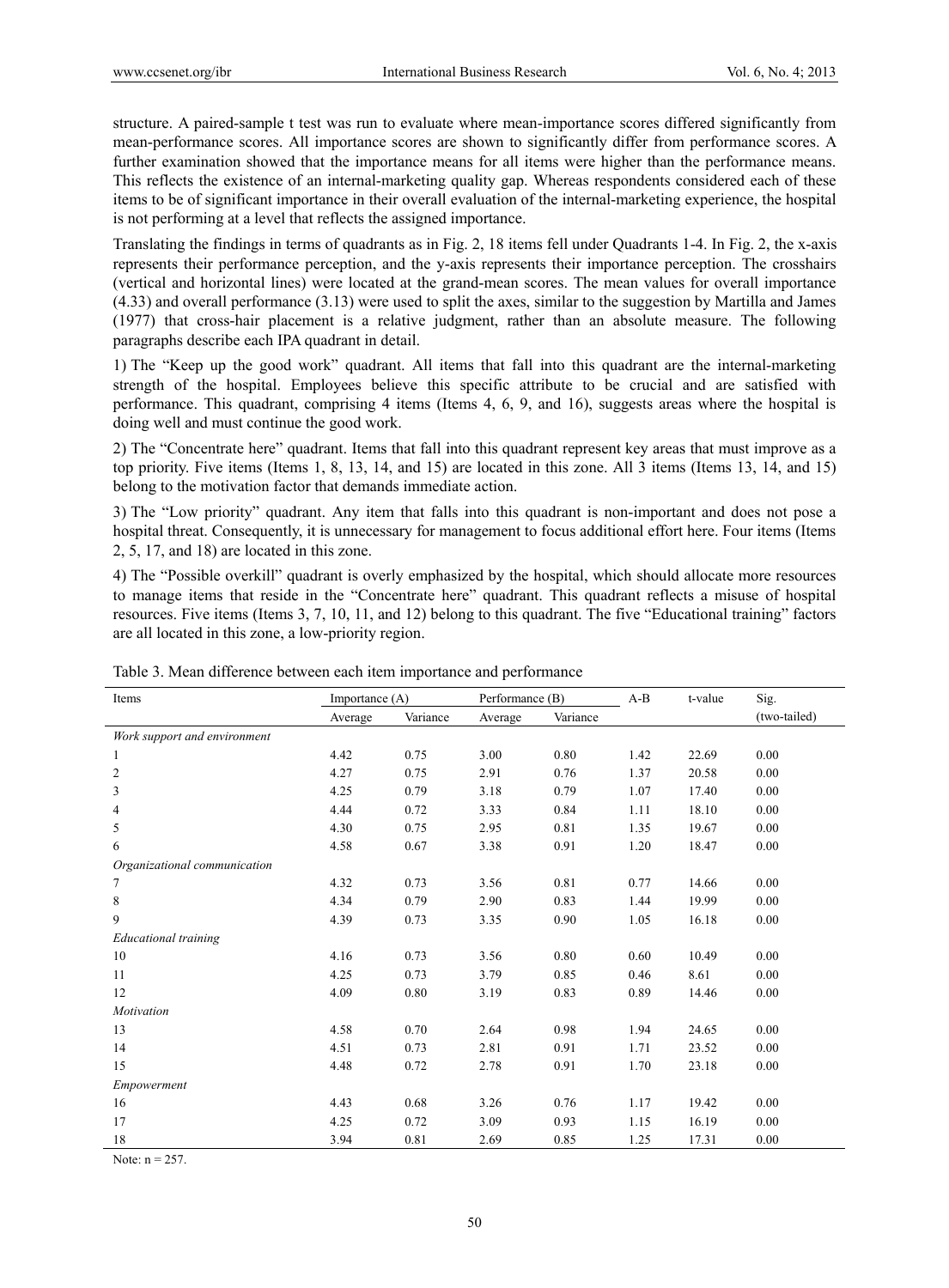

Figure 2. The IPA grid

#### **6. Conclus sion**

The IPA technique was discussed and applied to measure internal-marketing scores from the hospital-employee perspective to find focus areas for allocating resources. A satisfaction-gap score is an area of potential improvement that requires immediate action. The debate continues as to the best way to evaluate the internal-marketing construct, and IPA identifies the quality of hospital-service performance, and helps target corresponding improvement efforts and specific internal-marketing improvements.

The "Concentrate here" quadrant should direct attention and allocate resources to making improvements in this zone. By improving the employee-importance judgment, hospitals could achieve desired outcomes. Five items fell into this quadrant, including all three motivation strategies: (a) offering employees good salaries; (b) offering many opportunities for a promotion; and (c) offering employees good fringe benefits. Maslow has set up a hierarchy of five levels of basic needs. In the levels of the five basic needs, the person does not feel the second need until the demands of the first have been satisfied (Simons, Irwin, & Drinnien, 1987). In Maslow's theory of the hierarchy of needs, organizations must meet all employee demands for salaries. Managers should be more concerned with this strategy and motivation to improve actual perceptual-problem areas first.

Five items fell into the "Possible overkill" quadrant. The study results indicate that managers should allocate more resources to manage other items. Three educational training-factor items were all located in the possible overkill zone, including encouraging employees to participate in educational training activities, conducting educational training activities, and conducting training activities that match employee needs. An overemphasis exists in the hospital-resource allocation on items that were deemed non-important, showing the necessity to allocate more resources to the "Concentrate here" quadrant. All educational-training items were located in this zone. Managers must focus on the information and decide what to do next.

IPA indicates what it takes to satisfy hospital employees. Organizations cannot function without people, and employees play important organizational roles. This paper provides further evidence of the importance of internal marketing to hospital managers. Hospital managers can use these IPA results to create developmental strategies based on the importance and perceived performance shown in the four quadrants from the employee perspective. IPA is an effective method to measure employee perspectives on the benefits of providing internal-marketing services, and managers should undertake extensive internal-marketing research to identify factors that employees deemed most important in their work experiences. The findings suggest that an internal-marketing orientation is necessary to better match organizational characteristics and enhance service quality.

A significant limitation of this study is that the author used data from only one hospital. Although the survey research obtained good responses from 257 participants, future studies could make the findings more generalizable to entire health care systems and develop IPA models based on different employees from other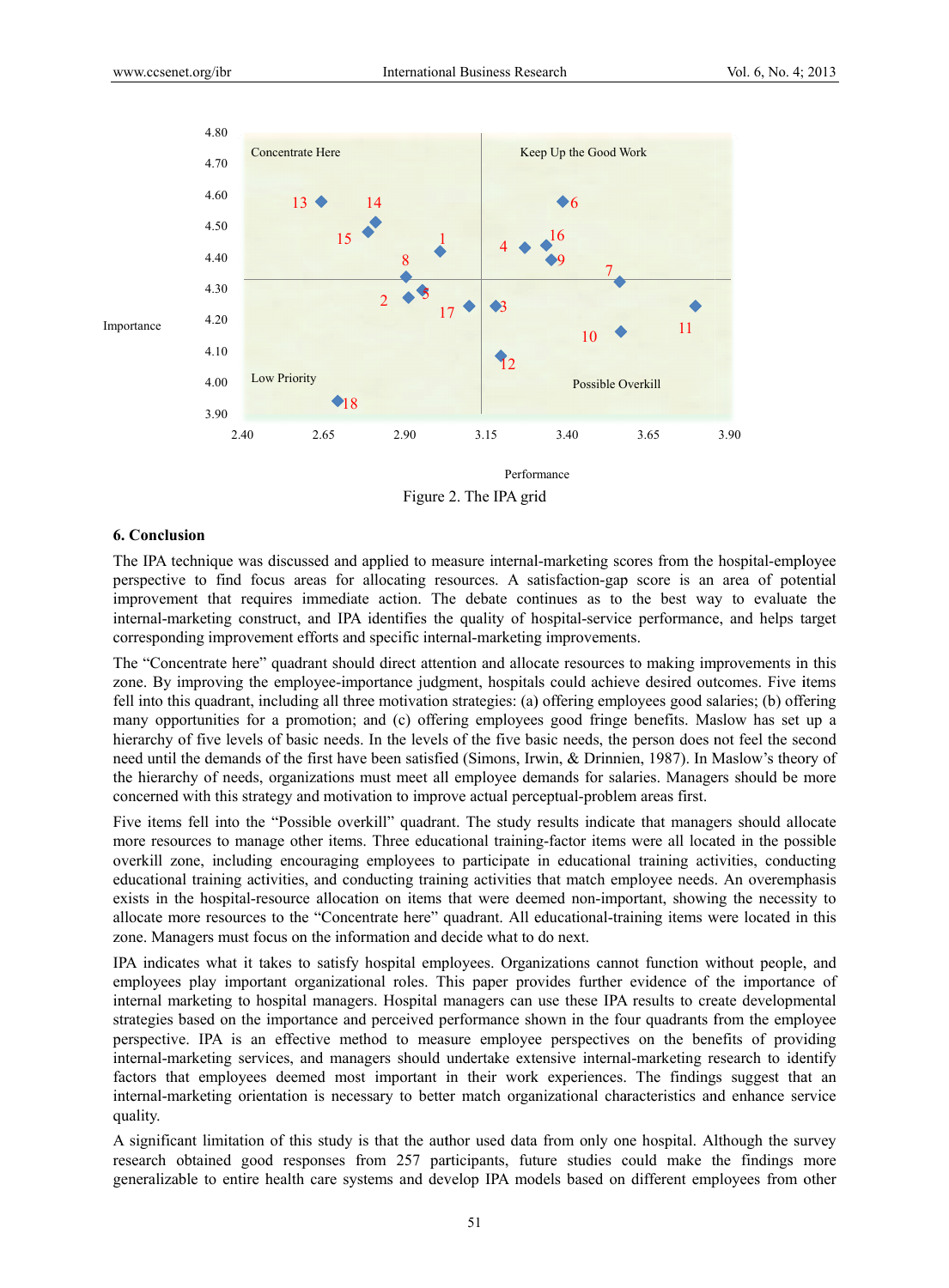hospitals or industries. This is because the importance and performance ratings might be influenced by respondents' demographic experiences and backgrounds. Future studies can explore internal-marketing differences between various organizations. This study did not allow for applying methods such as the AHP, conjoint analysis, and other multi-attribute utility frameworks. Perhaps interested researchers could conduct similar studies from these perspectives.

Despite the study limitations, this research outcome could provide complementary information to facilitate enhanced understanding of internal marketing in health care systems in East Asia.

#### **References**

- Aburoub, A. S., Hersh, A. M., & Aladwan, K. (2011). Relationship between internal marketing and service quality with customers' satisfaction. *International Journal of Marketing Studies, 3*(2), 107-118.
- Ahmed, P. K., & Rafig, M. (2003). Internal marketing issues and challenges. *European Journal of Marketing, 37*(9), 1177-1186. http://dx.doi.org/10.1108/03090560310498813
- Ahmed, P., & Rafiq, M. (2002). *Internal marketing: tools and concepts for customer-focused management.* Oxford Boston: Butterworth-Heinemann Press.
- Berry, L. (1981). The employee as customer. *Journal of Retail Banking, 3*(1), 25-28.
- Chang, Y. C. (2003). *Relationship between internal marketing, work environment support, job satisfaction, employees' customer-oriented behavior and customer satisfaction – A case of banking industry*. (Unpublished master's thesis). National Chiayi University, Taiwan.
- Chen, Y. H., & Liu, P. F. (2001). A Study on the Internal Marketing of Medical Care Industries. *Journal of Healthcare Management, 2*(1), 123-136.
- Chi, H. K., Yeh, H. R., & Chiou, C. Y. (2008). The mediating effects of internal marketing on transformational leadership and job performance of insurance salespersons in Taiwan. *The Business Review, 11*(1), 173-181.
- Finney, S. (2011). Stakeholder perspective on internal marketing communication. *Business Process Management Journal, 17*(2), 311-331. http://dx.doi.org/10.1108/14637151111122365
- Geng, X., & Chu, X. (2012). A new importance-performance analysis approach for customer satisfaction evaluation supporting PSS design. *Expert Systems with Applications, 39*(1), 1492-1502. http://dx.doi.org/10.1016/j.eswa.2011.08.038
- Gounaris, S. (2008). Antecedents of internal marketing practice: Some preliminary empirical evidence. *International Journal of Service Industry Management, 19*(3), 400-434. http://dx.doi.org/10.1108/09564230810875039
- Grönroos, C. (1994). From marketing mix to relationship marketing: Towards a paradigm shift in marketing. *Management Decision, 32*(2), 4-20. http://dx.doi.org/10.1108/00251749410054774
- Hair, F. J., Anderson, R., Ronald, L., Tatham, R. T., & Black, W. C. (1998). *Multivariate data analysis*. Upper Saddle River, N.J.: Prentice Gall.
- Huang, Y. C., Wu, C. H., & Jovan, C. J. (2006). Using importance-performance analysis in evaluating Taiwan medium and long distance national highway passenger transportation service quality. *Journal of American Academy of Business, 8*(2), 98-104.
- Jou, J. Y. H., Chou, C. K., & Fu, F. L. (2008). Development of an instrument to measure internal marketing concept. *Journal of Applied management and Entrepreneurship, 13*(3), 66-79.
- Kaiser, H. F. (1960). The application of electronic computers to factor analysis. *Educational and Psychological Measurement, 20*, 141-151. http://dx.doi.org/10.1177/001316446002000116
- Kale, S. H. (2007). Internal marketing: An antidote for Macau's labor shortage. *UNLV Gaming Research & Review Journal, 11*(1), 1-11.
- Linda, S. L., & To, W. M. (2010). Importance-performance analysis for public management decision making: An empirical study of China's special administrative region. *Management Decision, 48*(2), 277-295. http://dx.doi.org/10.1108/00251741011022626
- Ling, I. (2004). Internal market orientation: Construct and consequences. *Journal of Business, 57*, 405-414. http://dx.doi.org/10.1016/S0148-2963(02)00274-6
- Liu, C. L. (2002). *Relationship between customer-orientation strategies, internal marketing, organizational*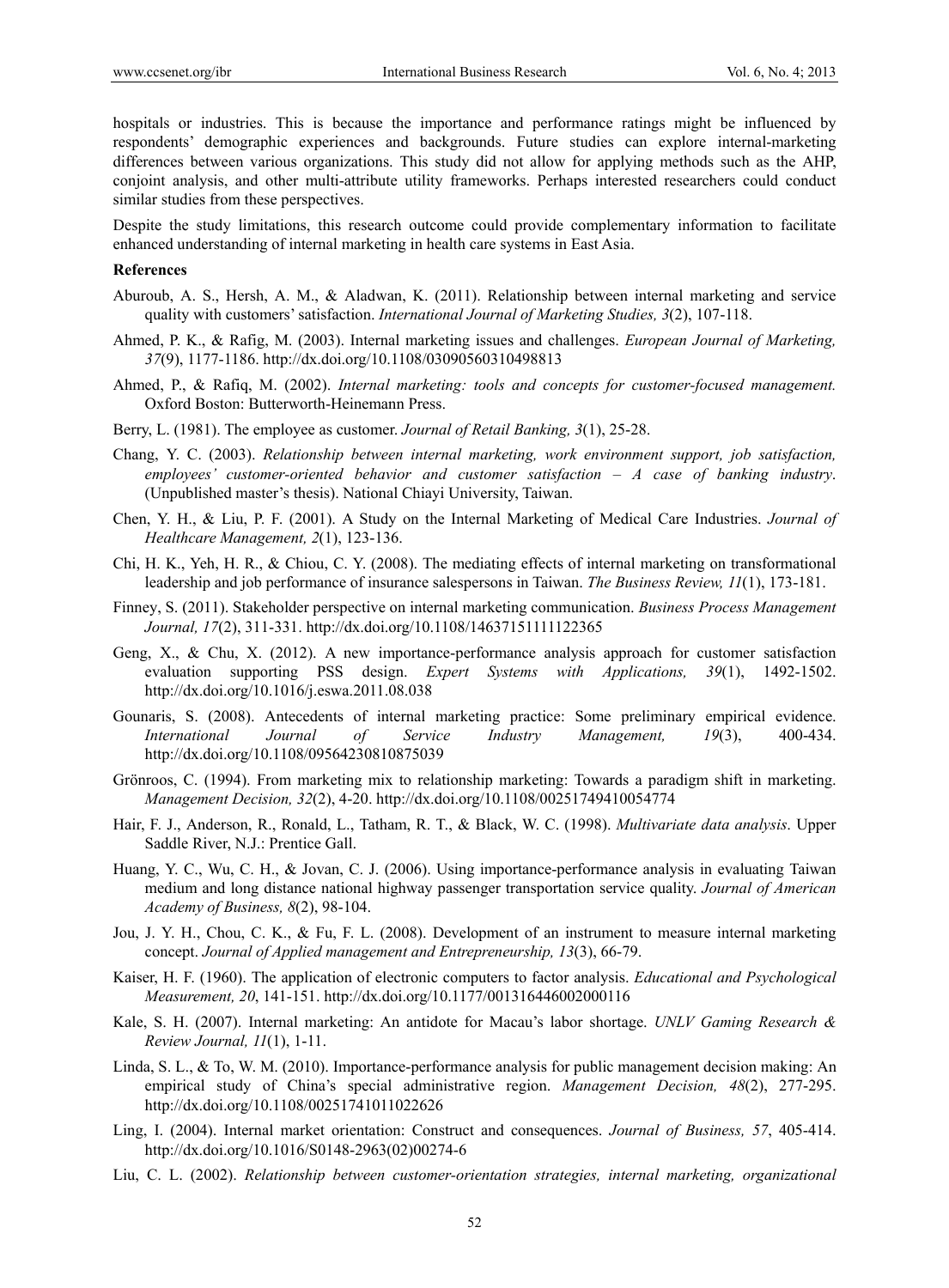*commitment and employees' customer-orientation behavior.* (Master's thesis). Taiwan: National Chiayi University.

- Martilla, J. A., & James, J. C. (1977). Importance-performance analysis. *Journal of Marketing, 41*, 77-78. http://dx.doi.org/10.2307/1250495
- Miranda, F. J., Chamorro, A., Murillo, L. R., & Vega, J. (2010). An importance-performance analysis of primary health care services: Managers vs. perceptions. *Journal of Service Science and Management, 3*(2), 227. http://dx.doi.org/10.4236/jssm.2010.32028
- Mosahab, R., & Mahamad, O. (2011). Motivational orientation as an internal marketing tool in service training: A study of service delivery in a hospital. *International Journal of Business and Management, 6*(2), 93-100.
- Musa, R. P. J., Robson, M., & Daud, N. M. (2010). Application of importance-performance analysis (IPA) to formulate customer satisfaction strategies in the direct sales industry in Malaysia. *Business Strategy Series, 11*(5), 277-285. http://dx.doi.org/10.1108/17515631011080687
- Naudé, P., Desai, J., & Murphy, J. (2003). Identifying the determinants of internal marketing orientation. *European Journal of Marketing, 37*(9), 1205-1278. http://dx.doi.org/10.1108/0390560310486951
- Nikbin, D., Saad, N. N., & Ismail, I. (2010). The relationship between internal marketing and implementation of strategic orientations in Malaysian service industry. *International Journal of Business and Management Science, 3*(1), 17-37.
- Nunnally, J. C. (1978). *Psychometric theory.* New York: McGraw-Hill.
- O'Neill, M. A., & Palmer, A. (2004). Importance-performance analysis: A useful tool for directing continuous quality improvement in higher education. *Quality Assurance in Education, 12*(1), 39-52. http://dx.doi.org/10.1108/09684880410517423
- Papasolomou, I. (2006). Can internal marketing be implemented within bureaucratic organizations? *International Journal of Bank Marketing*, *24*(3), 194-211. http://dx.doi.org/10.1108/02652320610659030
- Papasolomou, I., & Vrontis, D. (2006a). Using internal marketing to ignite the corporate brand: The case of the UK retail bank industry. *Journal of Brand Management, 14*(1/2), 177-195. http://dx.doi.org/10.1057/palgrave.bm.2550059
- Papasolomou, I., & Vrontis, D. (2006b). Building corporate branding through internal marketing: The case of the UK retail bank industry. *The Journal of Product and Brand Management, 15*(1), 37-47. http://dx.doi.org/10.1108/10610420610650864
- Schultz, D. E. (2004). Building an internal marketing management calculus. *Interactive Marketing, 6*(2), 111-129. http://dx.doi.org/10.1057/palgrave.im.4340276
- Shieh, J. I., & Wu, H. H. (2009). Applying importance-performance analysis to compare the changes of a convenient store. *Quality and Quantity, 43*, 391-400. http://dx.doi.org/10.1007/s11135-007-9111-5
- Simons, J. A., Irwin, D. B., & Drinnien, B. A. (1987). *Maslow's hierarchy of needs*. Retrieved from http://web.archive.org/web/20100211014419/honolulu.hawaii.edu/intranet/committees/FacDevCom/guideb k/teachtip/maslow.htm
- Smith, S., & Costello, C. (2009). Culinary tourism: Satisfaction with a culinary event utilizing importance-performance grid analysis. *Journal of Vacation Marketing, 15*(2), 99-110. http://dx.doi.org/10.1177/1356766708100818
- Tahir, I. M., Bakar, N. M. A., & Ismail, W. Z. W. (2010). Importance-performance analysis of service quality among business students: An exploratory study. *Interdisciplinary Journal of Contemporary Research in Business, 2*(1), 132-141.
- Tsai, Y. F., Wu, S. W., & Chang, S. T. (2008). The Exploration of Relationship between Internal Marketing and Organizational Commitment in Teaching Hospitals. *Journal of Healthcare Management, 9*(3), 188-204.
- Watson, R., & Thompson, D. R. (2006). Use of factor analysis in Journal of advanced nursing: Literature review. *Journal of Advanced Nursing, 55*, 330-341. http://dx.doi.org/10.1111/j.1365-2648.2006.03915.x
- Wong, M. S., Hideki, N., & George, P. (2011). The use of importance-performance analysis (IPA) in evaluating Japan's e-government services. *Journal of Theoretical and Applied Electronic Commerce Research, 6*(2), 17-30.
- Wu, H. H., & Shieh, J. I. (2009). The development of a confidence interval-based importance-performance